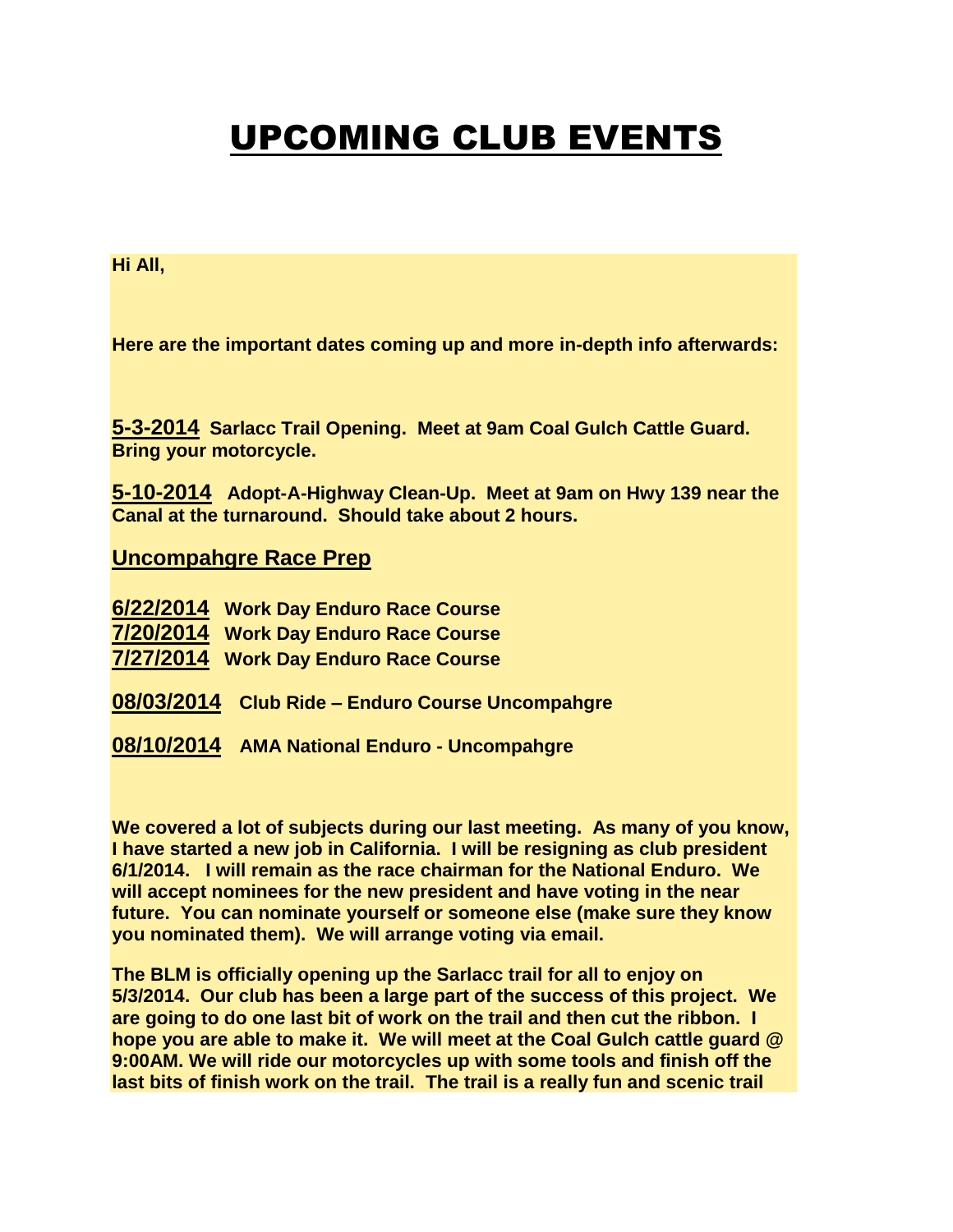**that isn't easy, but isn't hard. The club will feed you good Carne Asada at the end of the day and provide refreshing beverages;)**

**Our club has an "Adopt a Highway" section north of Highline Lake on HYW 139. We are scheduled to clean our section of highway on 5/10/2014 @ 9:00AM. Meeting near the canal at the turn around. Call me if you have questions. 970-250-9942**

**Our Enduro will be here before we know it. Our club has done a great job with the Enduro and we will continue to do so. There is some work to do and I have broken up the responsibilities into 3 different groups outside of the test section captains.** 

**Event Pits Area Boss: Jared Renner Trail Boss: Warren Walcher (He said he was a maybe on this so if you would like to do it let me know) Registration Boss. We still need someone for this.**

**Each Boss will coordinate and set up their respective area. Pits boss will be responsible for setting up parking, bathrooms, and the event tent rental and general event area flow.**

**Trail Boss will be responsible for mileages, locating test section starting/finish areas, route sheet, standardize marking of the course. Registration Tent Boss will establish the registration tent. Set up a registration line that covers all of our registration needs.**

**In anticipation of the enduro, we will need to have some work days to make sure the course is ready to go and safe for our event participants. The days I have scheduled are:**

**6/22/2014 Work Day 7/20/2014 Work Day 7/27/2014 Work Day**

**We are going to have a Club Ride on 8/3/2014 I want all the club members to have an opportunity to ride the entire course.**

**Enduro weekend is 8/10/2014.**

**We have 6 test sections to run. So far I have the following test section captains:**

**Test 1 Jay Arnett (Massey/Mailbox) Test 2 Frank Lillo (Long Canyon) Test 3 Open (Upper Bench) Test 4 Jim Cooper (Divide Forks) Test 5 John Potter (East Unaweep) Test 6 --- NEEDED --- (Snow Shoe/Ute)**